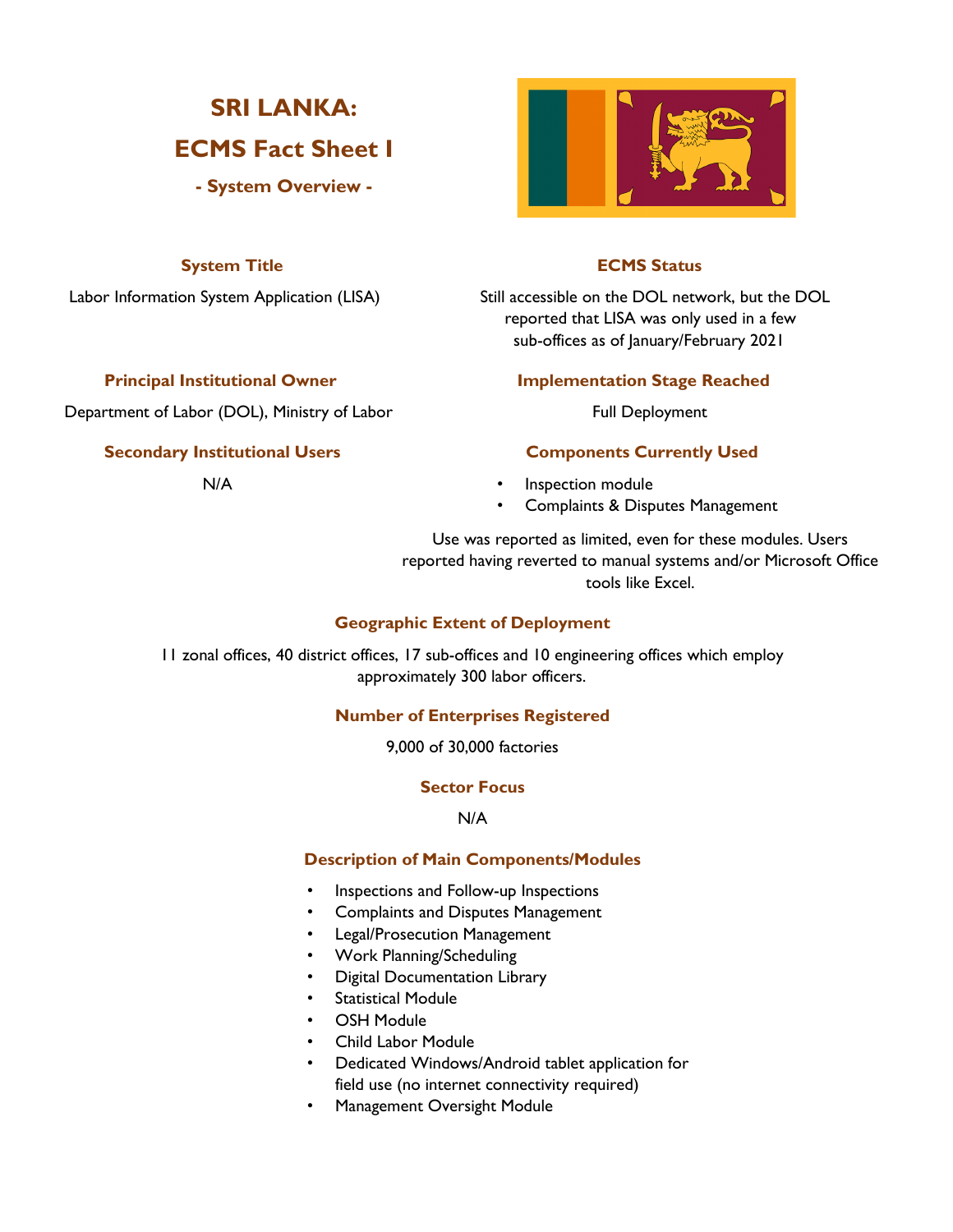## **SRI LANKA: ECMS Fact Sheet II**

### **- Key Software Features and Gaps -**

| <b>Functionality</b>                                                                                                        | <b>Sri Lanka</b>                        | <b>Comments</b>                                                                                                                                                                                                                                         |  |
|-----------------------------------------------------------------------------------------------------------------------------|-----------------------------------------|---------------------------------------------------------------------------------------------------------------------------------------------------------------------------------------------------------------------------------------------------------|--|
| 1. Stores data in centralized database accessible<br>in real-time to all authorized users                                   |                                         |                                                                                                                                                                                                                                                         |  |
| 2. Includes online/offline data collection<br>capability                                                                    |                                         |                                                                                                                                                                                                                                                         |  |
| 3. Aggregates labor law violation data by<br>geographic area or type of violation                                           | Yes, but not<br>currently<br>functional | The DOL reported that the statistical module was not<br>functioning and to get data out of the system, the entire<br>dataset needed to be extracted and then filtered in Excel.                                                                         |  |
| 4. Tracks key performance indicators such as<br>number of inspections carried out                                           | Yes, but not<br>currently<br>functional | The DOL reported the statistical module was not<br>functioning and to get data out of the system, the entire<br>dataset needed to be extracted and then filtered in Excel.                                                                              |  |
| 5. Integrates data visualization tools such as<br>dashboards                                                                | Yes, but not<br>currently<br>functional | The DOL reported there was a dashboard feature, but it<br>used only "dummy" data.                                                                                                                                                                       |  |
| 6. Forms and workflow reflect current labor<br>administration procedural requirement                                        | Х                                       | When LISA was first developed, it reflected procedural<br>requirements but has not been updated to match current<br>regulations and checklists. DOL reported that their<br>inability to modify forms was an important challenge of<br>using the system. |  |
| 7. Registers worker complaints, industrial<br>accidents                                                                     | Yes, partially<br>functional            | LISA has a dedicated module for complaints management<br>and OSH, but the DOL reported that it is only partially in<br>use. Users reported specific challenges with the case<br>transfer function.                                                      |  |
| 8. Tracks the status labor violation cases<br>through hearings and sanctioning stages                                       | Yes, partially<br>functional            | LISA has a dedicated module for complaints management<br>that includes tracking features, but the DOL reported that<br>it is only partially in use; most offices have reverted to<br>manual systems.                                                    |  |
| 9. Sends alerts to inspectors when follow-up<br>actions are required                                                        | Yes, partially<br>functional            | LISA includes tracking and scheduling features with alerts,<br>but the DOL reported that it is only partially in use; most<br>offices have reverted to manual systems.                                                                                  |  |
| 10. Generates the inspection report as well as<br>letters and notices used at different stages of<br>the inspection process | Yes, partially<br>functional            | DOL officials reported that the letters are part in English<br>and part in Sinhalese, which they found problematic.                                                                                                                                     |  |
| 11. Assigns inspection duties to individual<br>and/or groups of inspectors                                                  | Yes, partially<br>functional            | LISA includes tracking and scheduling features with alerts,<br>but the DOL reported that it is only partially in use; most<br>offices have reverted to manual systems.                                                                                  |  |
| 12. Role-based security features that restrict<br>access to some kinds of data/ECMS module                                  |                                         | Labor officials reported it was not possible to remove<br>users from the system.                                                                                                                                                                        |  |
| 13. Data modifications controlled or traced to<br>users                                                                     |                                         |                                                                                                                                                                                                                                                         |  |
| 14. Data sharing with other information<br>systems                                                                          | X                                       |                                                                                                                                                                                                                                                         |  |
| 15. Advanced data analytics for predicting labor<br>violations                                                              | X                                       |                                                                                                                                                                                                                                                         |  |